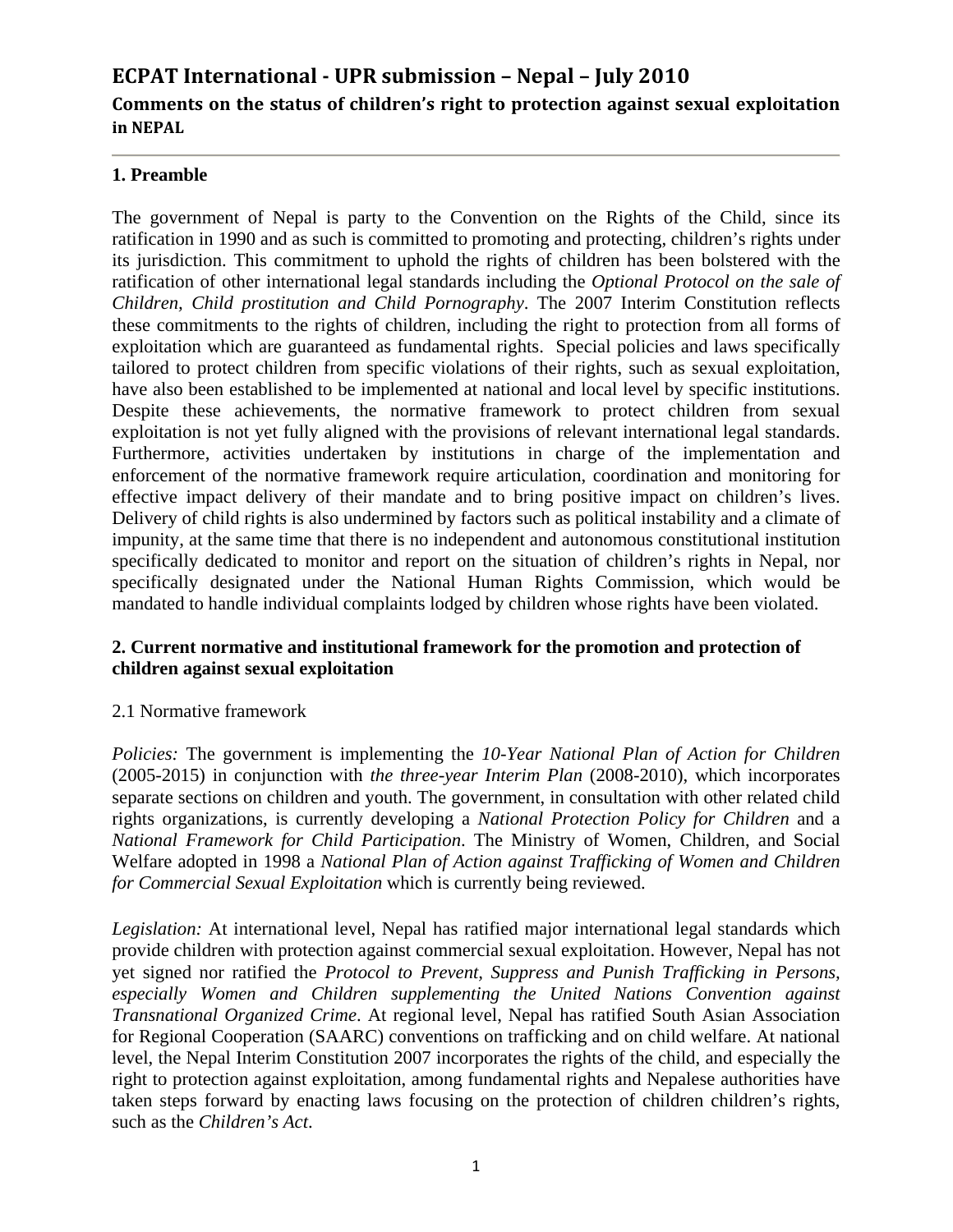#### 2.2 Institutional framework

The Government developed an institutional framework for coordinating efforts against CSEC, namely through the Ministry of Women, Children and Social Welfare, the Central Child Welfare Board (CCWB), the District Child Welfare Boards, the Women and Children Service Centres within the police, the National Task Force on Trafficking. Besides this, a National Coordination Committee (NCC) has been formed under the leadership of the Minister of Women, Children and Social Welfare for the overall coordination and execution of responsibilities of the implementation of the NPA against Trafficking of Women and Children. In addition, to protect and monitor the situation of human rights in Nepal, an independent and autonomous constitutional body, which complies with the minimum standards set out in the "Paris Principles", the National Human Rights Commission (NHRC) of Nepal was established in 2000. Under the NHRC, a National Rapporteur on Trafficking in Women and Children was established in 2004.

# **3. Implementation and efficiency of the normative and institutional framework for the promotion and protection of children against sexual exploitation**

3.1 Implementation and efficiency of the normative framework

*Policies:* Nepalese national policies do not address comprehensively the issue of commercial sexual exploitation of children (CSEC) as they are mainly focused on trafficking in human beings and do not contain activities aiming at preventing and combating other forms of CSEC such as child sex tourism and child pornography. In addition, the lack of measures for articulation between the different plans of action to protect children's rights as well a weak implementation of these plans of action result in plans with negligible concrete impact on the lives of children . The main weaknesses are the lack of coordination among the implementing agencies, resulting in lack of defined mandate and responsibility, duplication and/or delay of several programmes. The lack of committed financial resources to ensure implementation of relevant policies is also a major limitation while monitoring of the implementation of these policies is also weak.

*Legislation:* The domestic legal framework does not provide comprehensive protection of children against all forms of commercial sexual exploitation. None of the provisions relating to the definition and criminalization of child trafficking, child prostitution, child pornography and child sex tourism are in line with the relevant international legal standards. In addition, implementation of existing laws protecting children against CSEC shows to be weak and inconsistent in delivery of justice for children.

3.2 Implementation and efficiency of the institutional framework

As mentioned above, there is a lack of relevant data on child protection which would improve the accuracy of specific policies and laws. In addition the lack of coordination among the institutions in charge of the preparation, the implementation and the monitoring of children's rights policies and the enforcement of relevant laws compromises their full delivery. Although reporting mechanisms, such as helplines, have been established by the government in collaboration with NGOs, these services do not meet the specific needs of children victims of CSEC. Furthermore, although there is an independent and autonomous constitutional body to monitor the implementation of human rights at local level (the National Human Rights Commission), there is no such institution specifically dedicated to monitor and report on the